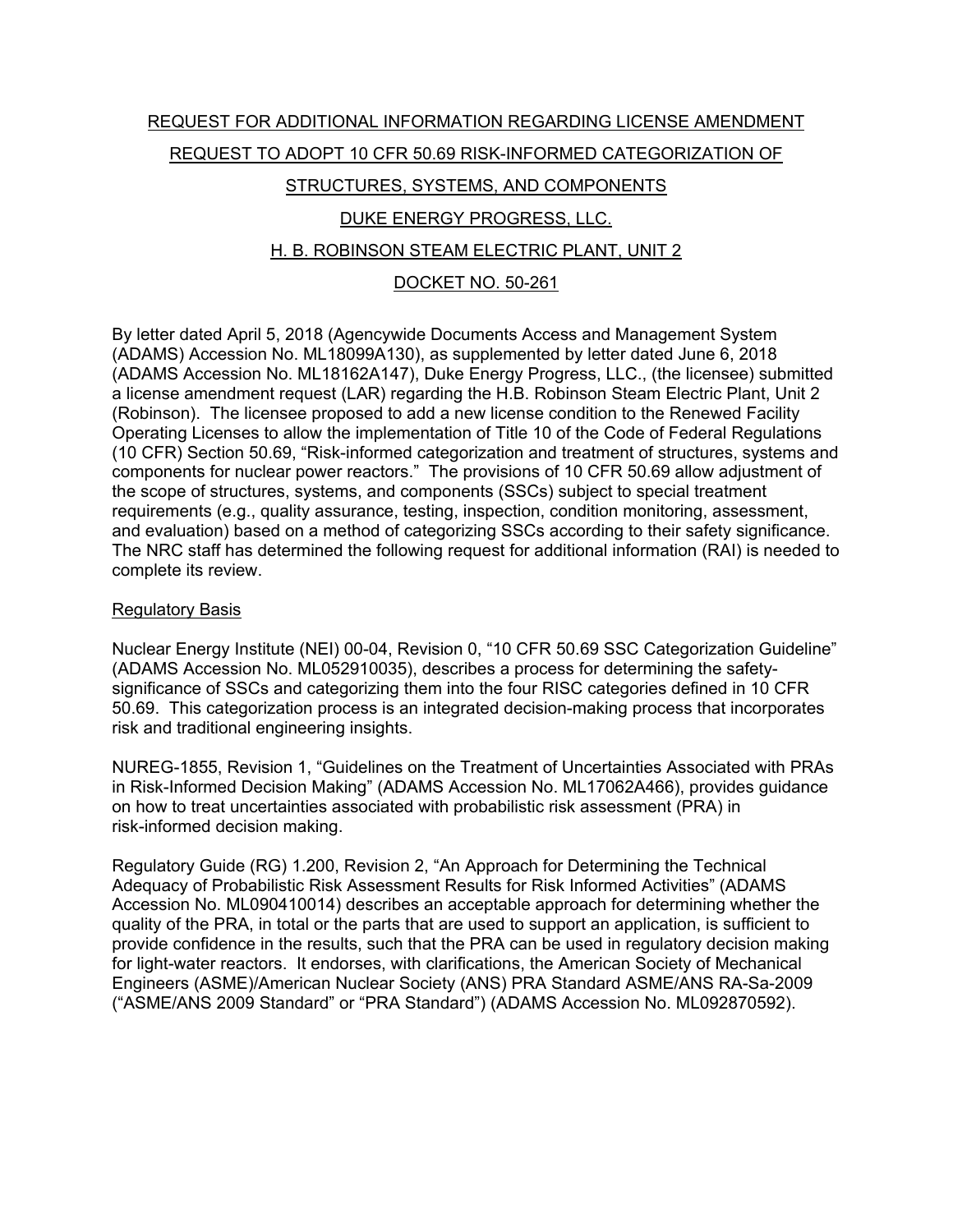RAI 3.01 Identifying Key Assumptions and Uncertainties that Could Impact the

#### **Application:**

The April 5, 2018, LAR states:

*The process to categorize each system will be consistent with the guidance in NEI 00- 04, "10 CFR 50.69 SSC Categorization Guideline," as endorsed by RG 1.201. RG 1.201 states that "the implementation of all processes described in NEI 00-04 (i.e., Sections 2 through 12) is integral to providing reasonable confidence" and that "all aspects of NEI 00-04 must be followed to achieve reasonable confidence in the evaluations required by §50.69(c)(1)(iv)."* 

NEI 00-04 references RG 1.200 as the primary basis for evaluating the technical adequacy of the PRA. RG 1.200 references the ASME/ANS RA-Sa-2009 Standard which requires the identification and documentation of assumptions and source of uncertainty during a peer review. RG 1.200 also references NUREG-1855 as one acceptable means of identifying key assumptions and key sources of uncertainty. RG 1.200, Rev. 2 defines a key uncertainty as "one that is related to an issue in which there is no consensus approach or model and where the choice of the approach or model is known to have an impact on the risk profile such that it influences a decision being made using the PRA." RG 1.200, Rev. 2 defines a key assumption as "one that is made in response to a key source of modeling uncertainty in the knowledge that a different reasonable alternative assumption would produce different results." The term "reasonable alternative" is also defined in RG 1.200, Rev. 2.

RAI 3 requested that the licensee clarify how key assumptions and (key) uncertainties that could impact the results are identified and included in the evaluation. In addition to this general RAI, two additional RAIs (RAI 5a and RAI 6) further question specific entries in Attachment 6 of the LAR. RAI 5a referenced entry 10 in Attachment 6 of the LAR, and requested additional information to justify that updated success criteria for feed and bleed would have an insignificant effect on the categorization. RAI 6 referenced entries 1, 2, and 3 in Attachment 6 of the LAR, and requested additional information explaining how the NEI 00-04 sensitivity studies in Tables 5-2, 5-3, 5-4, and 5-5 adequately address uncertainties in reactor coolant pump seal failure models, uncertainties in loss of off-site power frequencies, and uncertainties associated with several fire PRA modelling assumptions respectively.

The licensee's response to RAI 3 (dated November 13, 2018) refers to the integrated risk sensitivity, as described in Section 8 of NEI 00-04. For this integrated risk sensitivity study, the unreliability of all low safety significant (LSS) SSCs is increased by a factor of three (consistent with NEI 00-04) and the subsequent total risk increase is compared to the RG 1.174, "An Approach for Using Probabilistic Risk Assessment In Risk-Informed Decisions on Plant-Specific Changes to the Licensing Basis" (ADAMS Accession No. ML17317A256) acceptable risk increase guidelines. The licensee stated that this integrated risk sensitivity study, and the subsequent performance monitoring of LSS SSCs, could be used directly to address assumptions and sources of uncertainty instead of identifying and evaluating key assumptions and key uncertainties as described in NUREG-1855. The response to RAI 3 also included a table titled "Uncertainties and Assumptions Not Addressed by 10 CFR 50.69 Factor of 3 Sensitivity/Performance Monitoring" with 22 entries and stated that this table supersedes the table in Attachment 6 of the LAR. The licensee responses to RAIs 5a and 6, referred to the proposed methodology in the response to RAI 3 as being sufficient to address all 4 entries in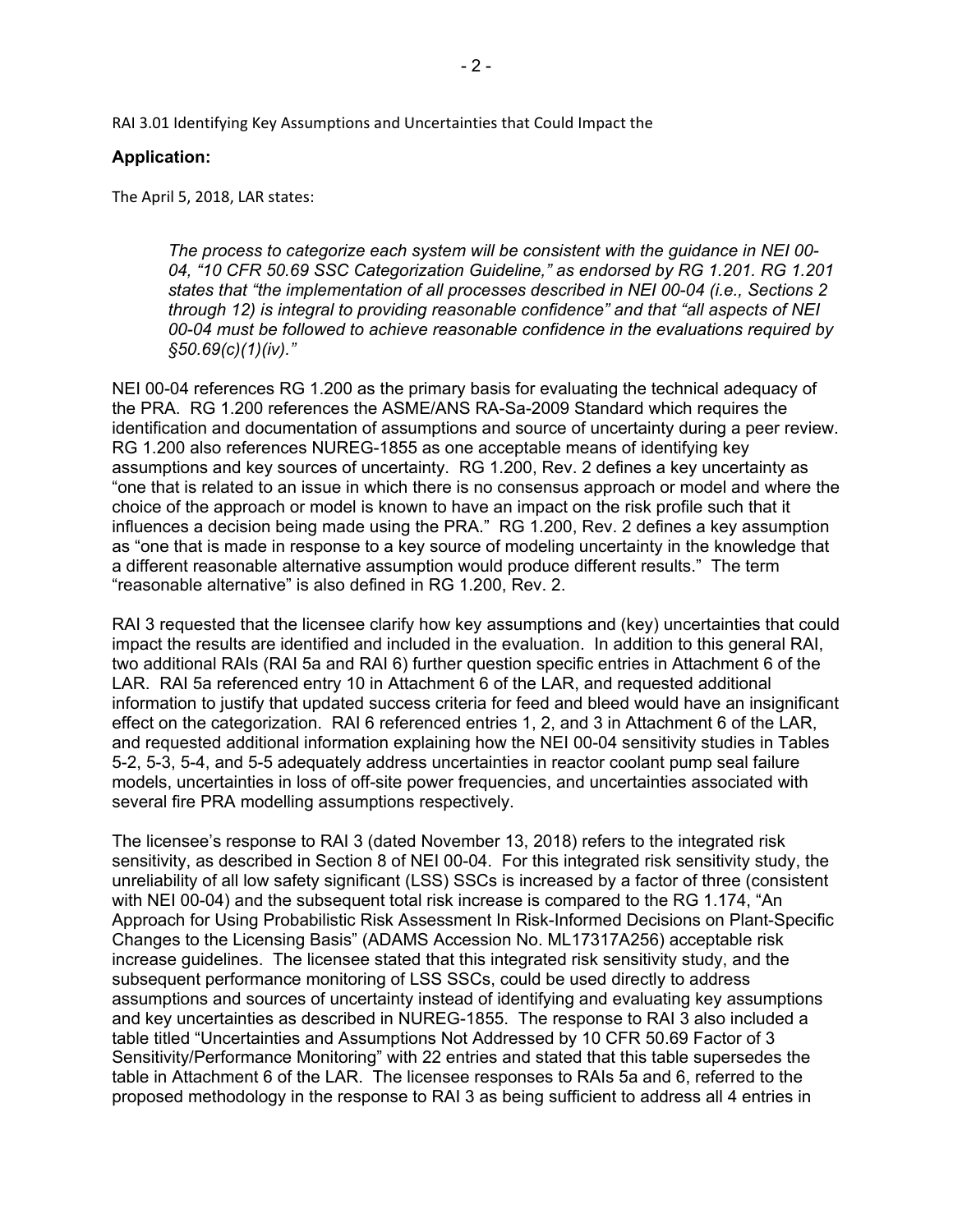Attachment 6 of the LAR and, therefore, these entries are no longer key sources of uncertainty and were removed.

The licensee recognized that assumptions and uncertainties that cause SSCs to be excluded from the PRA cannot be addressed by the integrated risk sensitivity. The entries in the Table are apparently identified and included because they cause SSCs to be excluded. The dispositions in the Table include dispositions consistent with the NUREG-1855 options of (1) refining the PRA if needed, (2) redefine the application (e.g., add a sensitivity study), or (3) add compensatory measure and monitoring specific to that assumption of uncertainty. However, the title of the table implies that all the unreported assumptions and uncertainty are evaluated and dispositioned as not being key solely using the factor of 3. Furthermore, most dispositions included in the Table also include the phrase "[a]ny impact of the exclusion of these scenarios on acceptance criteria for categorizations of other components is addressed by the factor of 3 sensitivity and performance monitoring."

The NRC staff determined that the licensee's proposed method is a deviation from the guidance of NEI 00-04 and NUREG-1855, Revision 1 for the following reasons. Figure 1-2 in Section 1.5, Categorization Process Summary, of NEI 00-04 illustrates the available paths through the accepted categorization process. The categorization provides the appropriate LSS/HSS category. The integrated risk sensitivity study is only performed after all steps in the categorization have been completed and it is not intended to be a change in the risk estimate. The study simply verifies that the combined impact of any postulated simultaneous degradation in reliability of all LSS SSCs would not result in significant increases in core damage frequency (CDF) and large early release frequency (LERF). Therefore, the aggregate risk sensitivity study is intended to capture the uncertainty from relaxation of "special treatment" for candidate LSS SSCs. Other assumptions and uncertainties are related to models and methods used in the PRA and the impact of these assumptions and uncertainties is not considered or included in the integrated risk sensitivity study.

NUREG-1855 identifies that one key source of uncertainty is the unknown increase in unreliability associated with the reduced special treatment requirements on LSS SSCs allowed by 10 CFR 50.69. The NUREG states that one acceptable technique to address this specific key source of uncertainty is to increase the unreliability of LSS SSCs by a multiplicative factor in an integrated risk sensitivity study. NEI 00-04 discusses using a factor of 3 to 5 as an acceptable multiplicative factor to address this uncertainty and the licensee selected to use the factor of 3 In contrast, addressing key assumptions and key sources of uncertainty in the PRA might require that SSCs be added to the PRA, might require changes to the model logic, or might require changes in the unreliability (e.g., unreliability increases for unusual uses of SSCs and for consequential failures) greater than the factor of 3 used in the integrated risk sensitivity study. Even for components that are modeled, the integrated risk sensitivity study only addresses the impact of SSCs as they are included in the PRA logic models without addressing any changes to the logic model itself that might be needed to address the key assumption (i.e., because of limitations in scope or level of detail). In addition, the use of the integrated risk sensitivity will result in the licensee identifying potential categorization of a LSS SSC as HSS only if the RG 1.174 risk acceptance guidelines are exceeded. However, addressing key assumptions and source of uncertainty, can result in a change in categorization even if the RG 1.174 guidelines are not exceeded. NEI 00-04 guidance in Tables 5-2 through 5-5 recognizes such occurrences and Figure 7-2 in NEI 00-04, "Example Risk-Informed SSC Assessment Worksheet," captures such a change in categorization due to the sensitivity studies recommended in Tables 5-2 through 5- 5.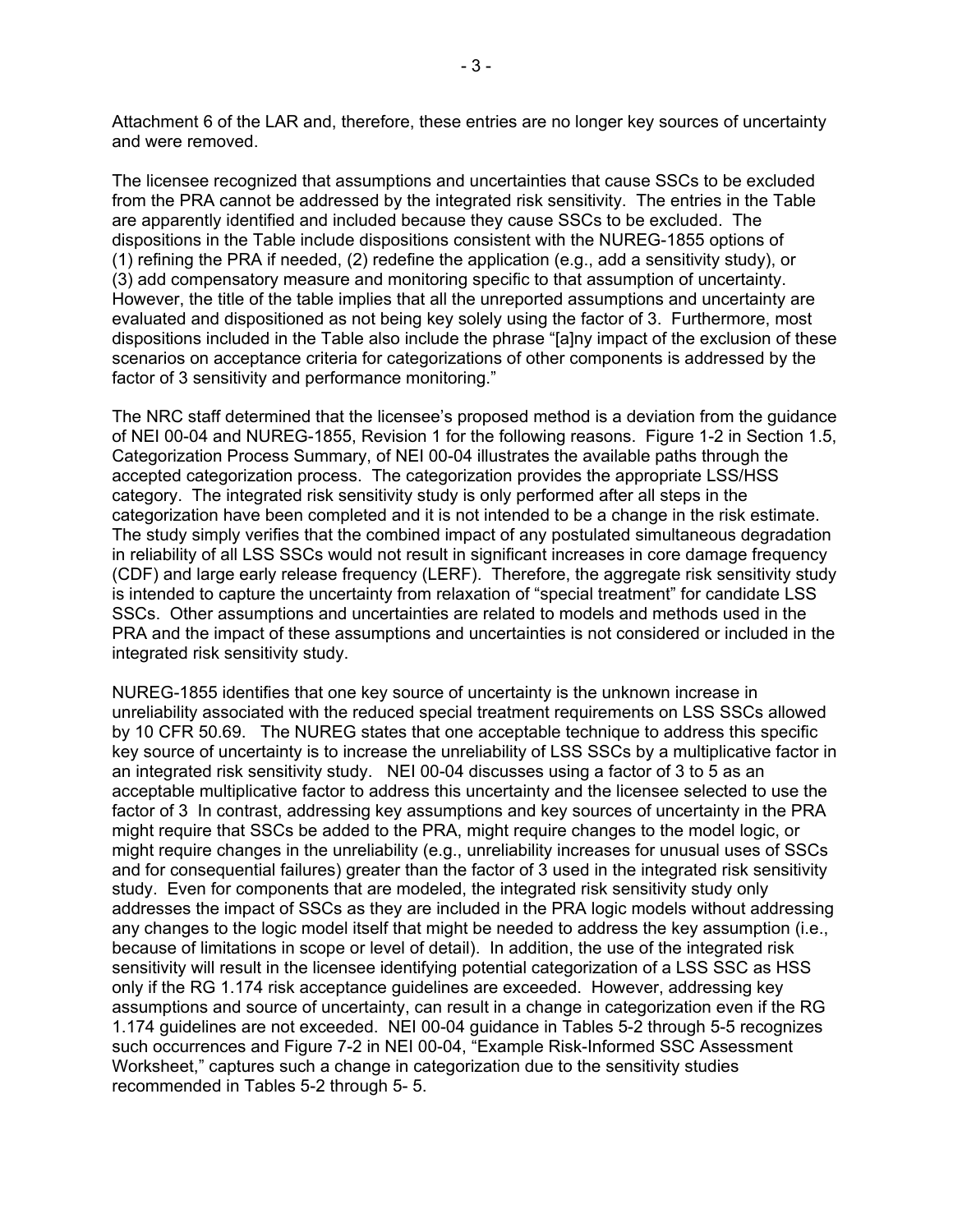The licensee's response simply states and does not justify that the use of the factors in the integrated risk sensitivity study are sufficient to capture the impact of all assumptions and uncertainties on the categorization of SSCs modeled in the current PRA. The approach proposed by the licensee represents a substantial deviation from the endorsed guidance for categorization in NEI 00-04 and the RAI response does not provide sufficient justification for the appropriateness of the deviation. It is unclear to the NRC staff whether the evaluation of assumptions and uncertainties proposed by the licensee can determine the effect of the key assumptions and uncertainties on the categorization of an indeterminate number of components. Therefore, the staff is unable to conclude that the components placed in LSS accurately reflect the approved risk-informed process. Based on the above, provide the following information:

- a. Clarify which process is used and is meant by the RAI 5 Table tittle "Uncertainties and Assumptions Not Addressed by 10 CFR 50.69 Factor of 3 Sensitivity/Performance Monitoring." , i.e., which types of uncertainties and assumptions have been addressed by the factor of three.
- b. Describe the approach used to identify the assumptions and uncertainties that are used in the base PRA models.
- c. Describe the approach(s) used to evaluate each assumption and uncertainty to determine whether each assumption and uncertainty is key or not for this application.
- d. Provide a summary of the different types of dispositions used for those assumptions and uncertainties determined not to be key for this application.
- e. Provide a summary list of the key assumptions and uncertainties that have been identified for the application, and discuss how each identified key assumptions and uncertainty will be dispositioned in the categorization process. The discussion should clarify whether the licensee is following NEI 00-04 guidance by performing sensitivity analysis or other accepted guidance such as NUREG-1855 Stages A through F.
- f. If NEI 00-04 or NUREG-1855 guidance is not used (e.g. completing all the Stages A through F in NUREG-1855, Revision 1) provide justification that the licensee's approach is adequate to identify, capture the impact, and disposition key assumptions and uncertainties to support the categorization process.

## **RAI 05.01.a Feed and Bleed Success Criteria for loss of secondary heat removal**

Attachment 6 of the LAR (page 48) states that the current PRA model of record success criteria for Feed and Bleed includes one high pressure safety injection (HPSI) and two power operated relief valves (PORVs), but the thermal hydraulic analysis concludes that only one PORV is required. The disposition states that this could result in certain SSCs having higher risk significance and, therefore, is considered conservative. The NRC staff is aware that conservative modeling choices have the potential to artificially lower other components risk importance values to below the safety significance threshold criteria (i.e. masking). In the Response to RAI 05.a (submitted in November 13, 2018), the licensee stated that two PORVs are required assuming all loss of secondary cooling at time zero, while only one PORV is needed if all loss of secondary cooling is lost after 50 minutes or more. The response also states that since this assumption does not result in any components being excluded from the PRA, it is addressed by the integrated risk sensitivity study proposed in response to RAI 3a. As